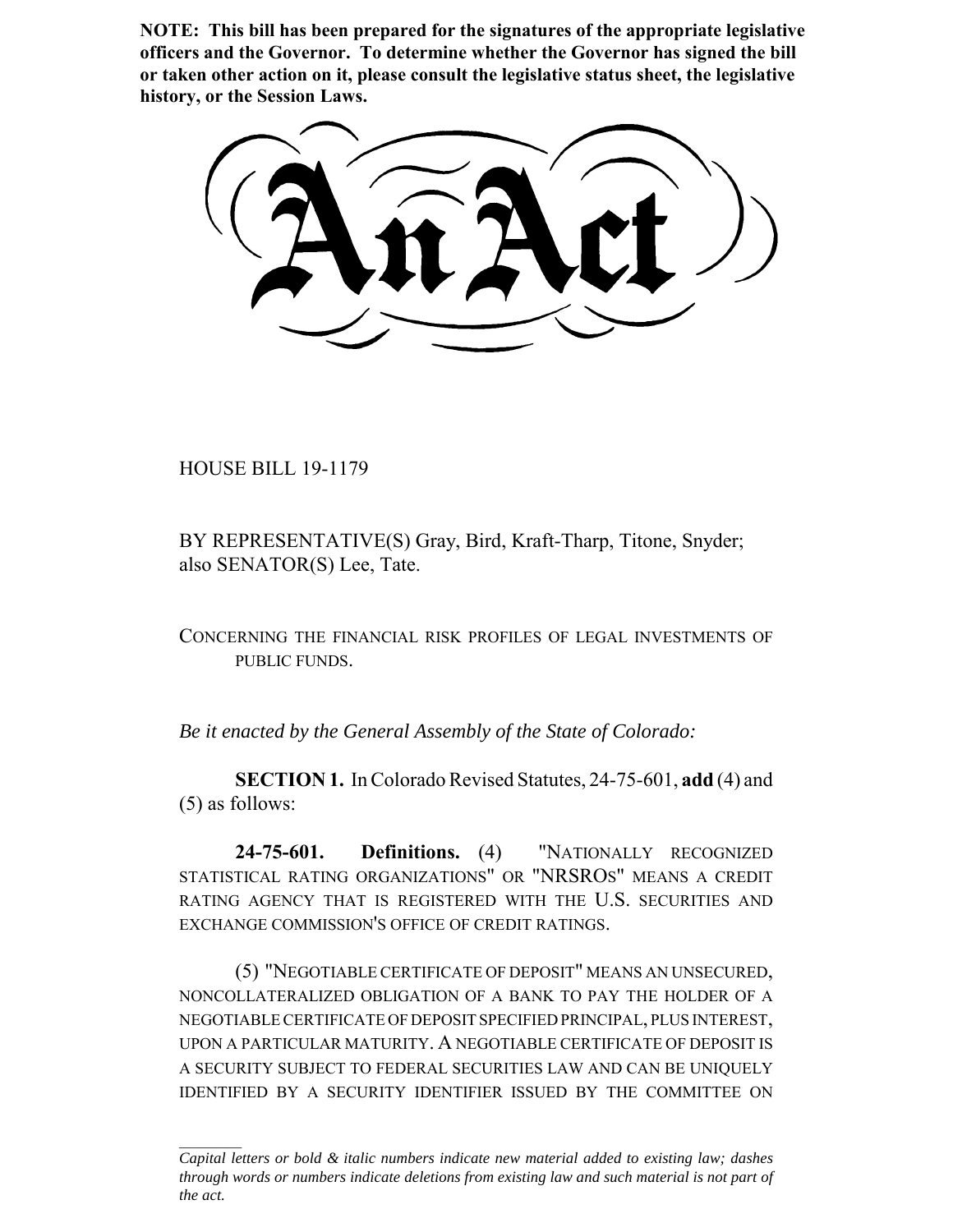UNIFORM SECURITIES IDENTIFICATION PROCEDURES.

**SECTION 2.** In Colorado Revised Statutes, 24-75-601.1, **amend**  $(1)(d)(II)$  introductory portion,  $(1)(d)(II)(A)$ ,  $(1)(e)(II)$ ,  $(1)(h.5)$ ,  $(1)(k)(III)$ ,  $(1)(1)(1)$ ,  $(1)(m)(1)$  introductory portion,  $(1.3)(a)$  introductory portion, and  $(1.3)(a)(I)$ ; **repeal**  $(1)(k)(IV)$ ; and **add**  $(1)(m)(I)(C)$  and  $(1)(m)(IV)$  as follows:

**24-75-601.1. Legal investments of public funds - definition.** (1) It is lawful to invest public funds in any of the following securities:

(d) (II) No security may be purchased pursuant to this paragraph  $(d)$ SUBSECTION (1)(d) unless:

(A) At the time of purchase, the security carries at least two credit ratings at or above " $A$  A- OR A3" or its equivalent from nationally recognized statistical rating organizations NRSROS if it is a general obligation of this state or of any political subdivision, institution, department, agency, instrumentality, or authority of this state or carries at least two credit ratings at or above "AA AA- OR Aa3" or its equivalent from such organizations NRSROS if it is a general obligation of any other governmental entity listed in subparagraph (I) of this paragraph (d) SUBSECTION  $(1)(d)(I)$  OF THIS SECTION;

(e) (II) No security may be purchased pursuant to this paragraph  $(e)$ SUBSECTION (1)(e) unless, at the time of purchase, the security carries at least two credit ratings at or above "A A- OR A3" or its equivalent from nationally recognized statistical rating organizations NRSROS if it is a revenue obligation of this state or of any political subdivision, institution, department, agency, instrumentality, or authority of this state or carries at least two credit ratings at or above "AA AA- OR Aa3" or its equivalent from such organizations NRSROS if it is a revenue obligation of any other governmental entity listed in subparagraph (I) of this paragraph (e) SUBSECTION  $(1)(e)(I)$  OF THIS SECTION.

(h.5) Any certificate of participation or other security evidencing rights in payments to be made by a school district under a lease, lease-purchase agreement, or similar arrangement if the security, at the time of purchase, carries at least two credit ratings from nationally recognized statistical rating organizations NRSROS and is rated at or above "A A- OR

PAGE 2-HOUSE BILL 19-1179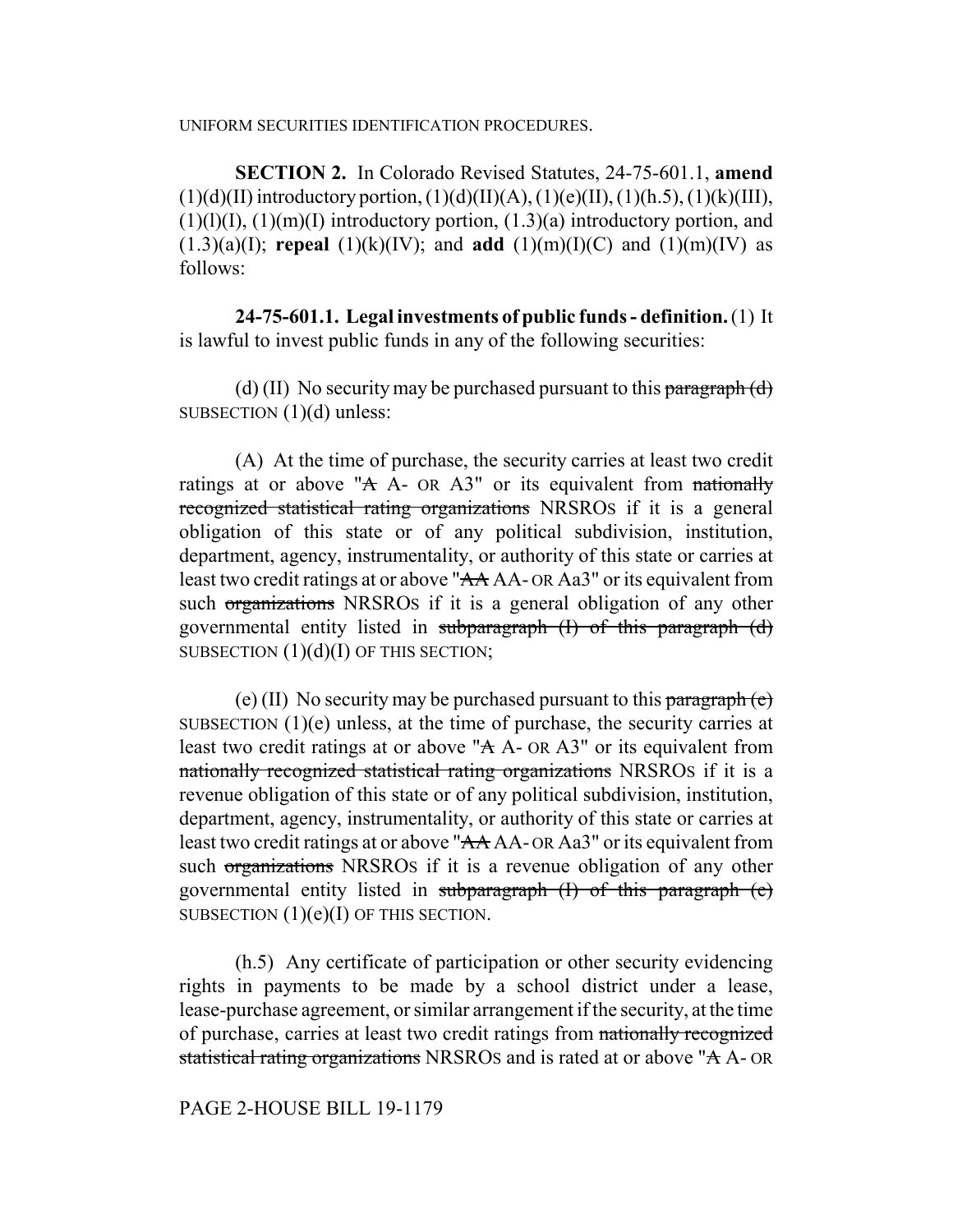A3" or its equivalent by all such organizations that have provided a rating;

(k) Any money market fund that is registered as an investment company under the federal "Investment Company Act of 1940", as amended, if, at the time the investing public entity invests in such fund:

(III) The investments of The fund consist only of securities with a maximum remaining maturity as specified in OPERATES IN ACCORDANCE WITH rule 2a-7 under the federal "Investment Company Act of 1940", as amended, or any successor regulation under such THAT act regulating money market funds. THE FUND MUST HAVE AN INVESTMENT POLICY OR OBJECTIVE WHICH SEEKS TO MAINTAIN A STABLE NET ASSET VALUE OF ONE DOLLAR PER SHARE. so long as such rule  $2a-7$  is not amended to, or such successor regulation does not, increase the maximum remaining maturity of such securities to a period that is greater than three years, and if the fund has assets of one billion dollars or more, or has the highest current credit rating from one or more nationally recognized statistical rating organizations.

(IV) The dollar-weighted average portfolio maturity of the fund meets the requirements specified in rule 2a-7 under the federal "Investment Company Act of 1940", as amended, or any successor regulation under such act regulating money market funds, so long as such rule 2a-7 is not amended to increase the dollar-weighted average portfolio maturity of a fund to a period greater than one hundred eighty days.

(l) (I) Any guaranteed investment contract, guaranteed interest contract, annuity contract, or funding agreement if, at the time the contract or agreement is entered into, the long-term credit rating, financial obligations rating, claims paying ability rating, or financial strength rating of the party, or of the guarantor of the party, with whom the public entity enters the contract or agreement is, at the time of issuance, rated in one of the two highest rating categories by two or more nationally recognized statistical rating organizations NRSROS.

(m) (I) Any corporate or bank security that is denominated in United States dollars, that matures within three years from the date of settlement, that at the time of purchase carries at least two credit ratings from any of the nationally recognized statistical ratings organizations NRSROS, and that is not rated below:

## PAGE 3-HOUSE BILL 19-1179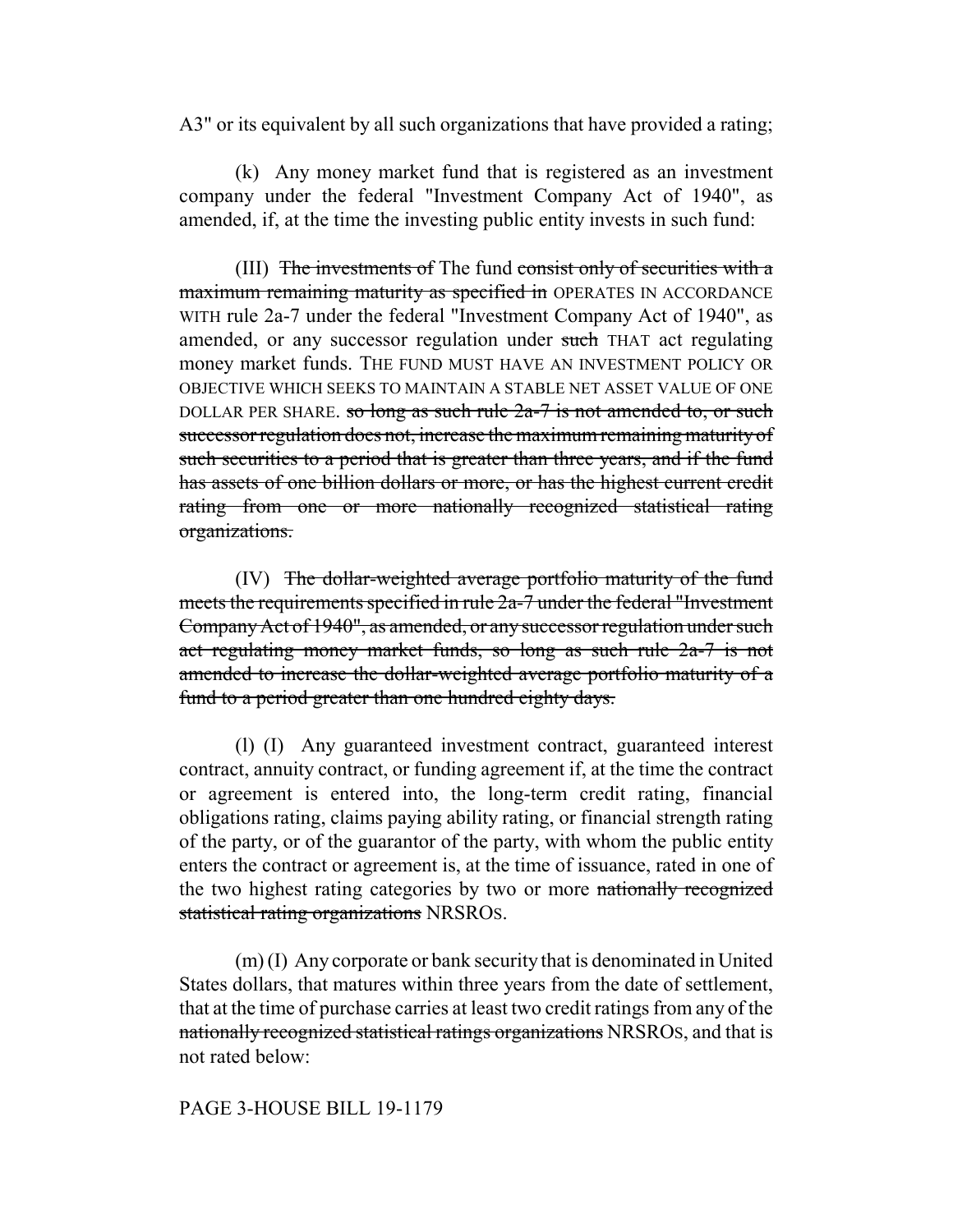(C) THESE RATING REQUIREMENTS FIRST APPLY TO THE SECURITY BEING PURCHASED AND SECOND, IF THE SECURITY ITSELF IS UNRATED, TO THE ISSUER, PROVIDED THE SECURITY CONTAINS NO PROVISIONS SUBORDINATING IT FROM BEING A SENIOR DEBT OBLIGATION OF THE ISSUER.

 $(IV)$  As used in this subsection  $(1)(m)$ , the term "bank" SECURITY" INCLUDES NEGOTIABLE CERTIFICATES OF DEPOSIT ISSUED BY BANKS ORGANIZED AND CHARTERED WITHIN THE UNITED STATES. PUBLIC ENTITIES MUST CONSIDER THESE BANK SECURITIES AS INVESTMENTS AND NOT DEPOSITS SUBJECT TO THE PROTECTIONS OF THE "PUBLIC DEPOSIT PROTECTION ACT", ARTICLE 10.5 OF TITLE 11, OR INSURED BY THE FEDERAL DEPOSIT INSURANCE CORPORATION.

 $(1.3)$  (a) Except as provided in paragraph (a) of subsection  $(1)$  of this section and except as provided in paragraph (b) of this subsection  $(1.3)$ SUBSECTIONS  $(1)(a)$  AND  $(1.3)(b)$  OF THIS SECTION, public funds shall MUST not be invested in any security on which the coupon rate is not fixed, or a schedule of specific fixed coupon rates is not established, from the time the security is settled until its maturity date, other than shares in qualified money market mutual funds, unless the coupon rate is:

(I) Established by reference to the rate on a United States treasury security with a maturity of one year or less or to the United States dollar London interbank offer rate of one year or less maturity, or to THE SECURED OVERNIGHT FINANCING RATE, THE FEDERAL FUNDS RATE, OR OTHER REFERENCE RATES WHICH ARE SIMILAR TO THE UNITED STATES DOLLAR LONDON INTERBANK OFFER RATE, THE SECURED OVERNIGHT FINANCING RATE, THE FEDERAL FUNDS RATE, the cost of funds index, or the prime rate as published by the federal reserve; and

**SECTION 3.** In Colorado Revised Statutes, 24-75-702, **amend** (1) as follows:

**24-75-702. Local governments - authority to pool surplus funds.** (1) In accordance with the provisions of this part 7, it is lawful for any local government to pool any moneys MONEY in its treasury, which are IS not immediately required to be disbursed, with the same such moneys MONEY in the treasury of any other local government and to deposit INVEST such moneys MONEY in a local government investment pool trust fund in order to take advantage of short-term investments and maximize net interest

PAGE 4-HOUSE BILL 19-1179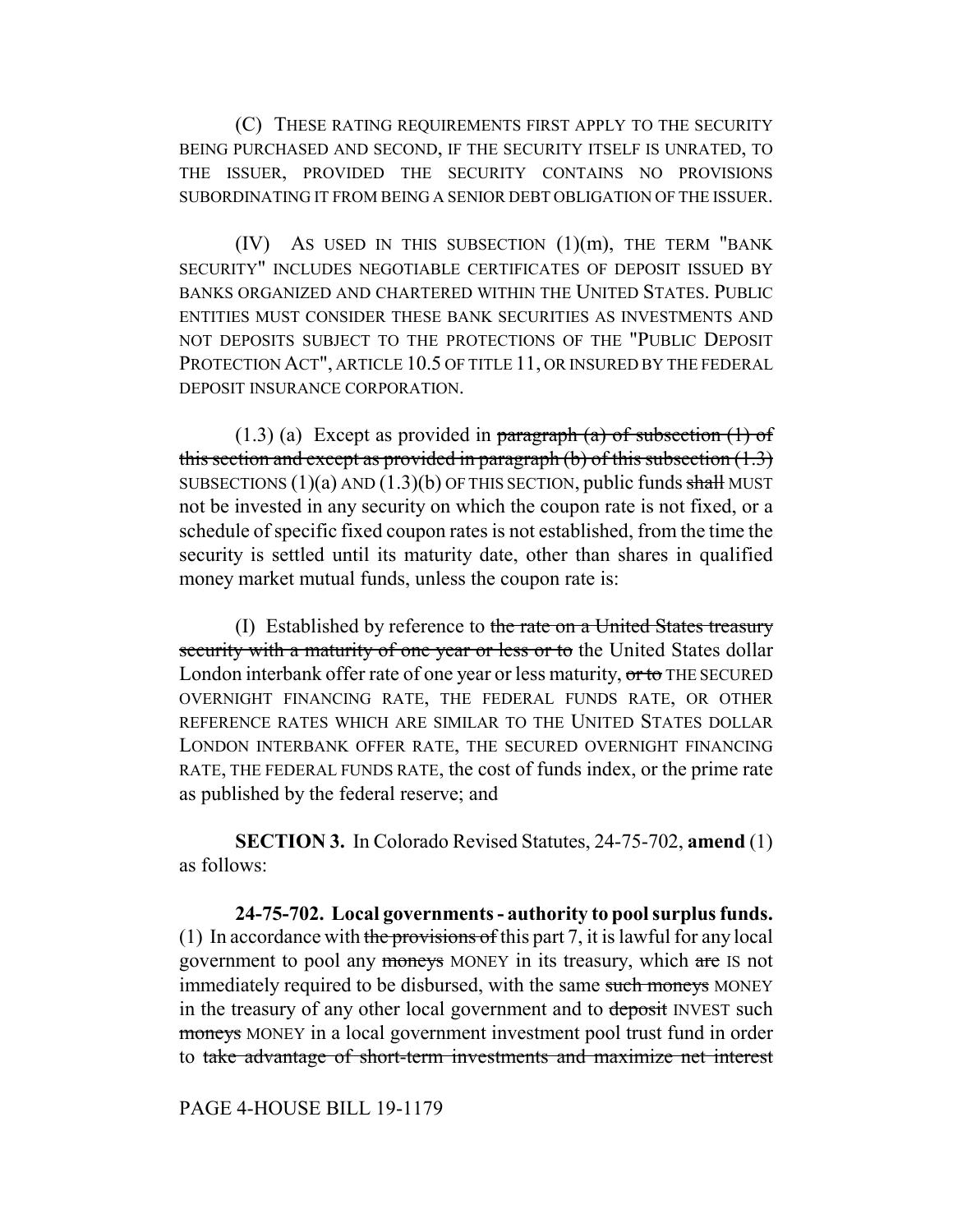## earnings MORE EFFICIENTLY AND SAFELY INVEST THEIR FUNDS.

**SECTION 4. Act subject to petition - effective date.** This act takes effect at 12:01 a.m. on the day following the expiration of the ninety-day period after final adjournment of the general assembly (August 2, 2019, if adjournment sine die is on May 3, 2019); except that, if a referendum petition is filed pursuant to section 1 (3) of article V of the state constitution against this act or an item, section, or part of this act within such period, then the act, item, section, or part will not take effect unless